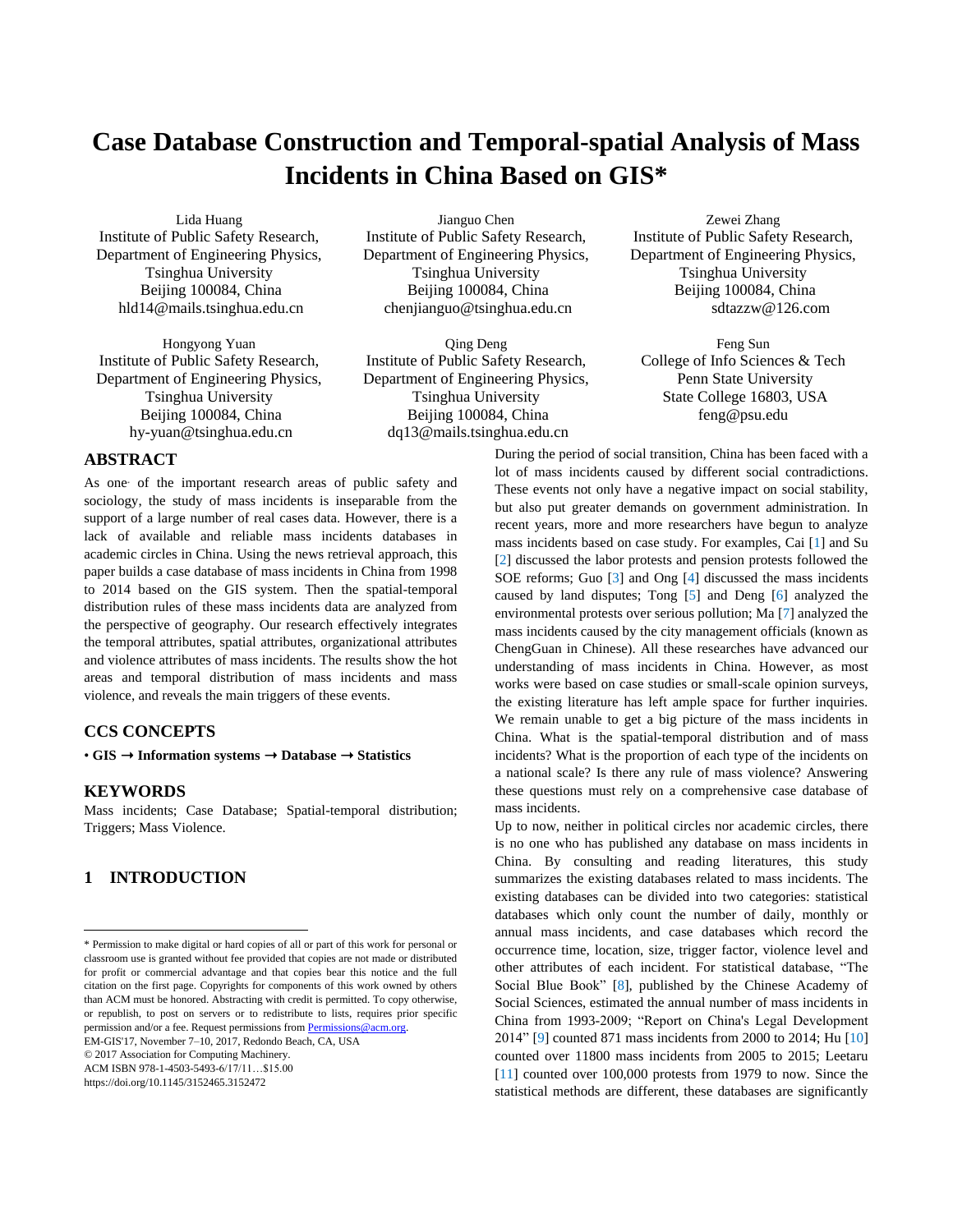different. Hu and Leetaru only counted the number of the news and didn't check the repetitiveness, so their data is quite larger than others. As these databases only record number and few attributes like location and time, it is hard to do deep analysis. For case databases, Xiao [\[12\]](#page-3-11) arranged 1189 mass incidents from 1975 to 2009; Shao [\[13\]](#page-3-12) sorted out 5708 mass incidents. However, these databases are not open to public. Scholars in Harvard University published 1008 strikes from 2004.03 to 2012.12 in China. This database has high research value, but only the strike data is not comprehensive enough for mass incident study. Therefore, it is necessary to build an available and scientific case database of mass incidents in China.

In this paper, we develop a case database of mass incidents from 1998 to 2014. Then, based on the GIS system, we reveal the spatial-temporal distribution rules of mass incidents in China. We also analyze the triggers and mass violence, which can help to prevent and control mass incidents. The remainder of this paper is organized as follows. The next section describes the construction methods of our database and shows the database framework. In Section [3,](#page-1-0) the geo-statistical results of the database are presented and the incident triggers and causes of mass violence are discussed. Then, Section [4](#page-3-13) concludes.

## **2 CASE DATABASE**

#### **2.1 Data Collection**

Refering to reference [\[13\],](#page-3-12) the data collection process includes three steps, keywords generation, news retrieval and data arrangement. First, we manually select 48 news reports of mass incidents from 1998 to 2014 and extract keywords from them. Keywords generation consists of words segmentation and frequency count. The keywords used in this paper includes nouns (eg. event, police, police stations, Public Security Bureau, government agencies, arrears of wages, criminals, rumors, disputes, mass, unclear truth, anti-law) and verbs (eg. hit, incite, beat, onlookers, gather, conflict, disturbance, trouble, siege, calm down). Then, based on these keywords, we use WiseSearch, a news search platform which can obtain over 4000 kinds of news reports including web news and newspapers, to grab related news. The last step is data arrangement. The initial search for mass incidents is not all in line with the requirements. Therefore, we sort out the database in detail, deleting irrelevant cases and duplicate cases, and finally obtain a case database containing 3417 mass incidents.

## **2.2 Database Framework**

After gathering the news data, we need to encode them. The first step is building the database framework. The framework includes four aspects, background factors, organization factors, police disposal factors and results factors. In this paper, we focus mainly on triggers and mass violence. Triggers mean the causes of mass incidents. There are 16 triggers classified in our study: law enforcement disputes (except for disputes caused by city management officials, which are listed individually), accidents (like traffic accidents, medical accidents, industrial accidents and

accidental deaths), labor disputes, disputes caused by city management officials, disputes caused by programmes or resources, land disputes, property disputes, grass-roots governance, industrial actions (like taxi strikes), business management disputes, environmental issues, flight delays, sport events (like fans fights), lootings, abreacting mood after sever disasters and ethnic or religious issues. Mass violence refers to the extent of violence of group behaviors, which can be divided into two classes. One is non-violent actions like marches, demonstrations, strikes, making banners, shouting slogans, blocking roads and so on. The other is violent actions like beating, smashing, looting and burning.

Based on the database framework, we make an encode table, which introduces the rule of judging each attribute in detail. Then we recruit 20 volunteers independently and train them to use the encode table. For cross validation, each piece of data is coded by two volunteers. After two weeks of work, all of the data have been coded.



**Figure 1: Database framework.**

## <span id="page-1-0"></span>**3 GEO-STATISTICAL ANALYSIS**

This section analyzes the spatial-temporal distribution rules, the violence distribution and triggers of mass incidents. The software we used is ArcGis10.2.2.

#### **3.1 Spatial Distribution**

As shown in [Figure 2,](#page-2-0) mass incidents in China show an obvious regional feature. South China (Guangdong, Guangxi and Hainan) is the hottest region of mass incidents, with a total of 1249 cases, accounting for 36.5% of that happened all over the country. In East China (Shandong, Jiangsu, Shanghai, Anhui, Zhejiang, Jiangxi and Fujian), there are 763 mass incidents (22.3%), ranking second. There are 410 mass incidents (12.0%) in Southwest China (Yunnan, Guizhou, Sichuan and Chongqing), ranking third. The followings are North China (Hebei, Beijing, Tianjin, Shanxi and Inner Mongolia, 9.8%), Central China (Henan, Hubei and Hunan, 8.2%) and Northwest China (8.0%). The last is Northeast China (2.1%). In addition, it is worth noting that there are 1033 mass incidents in Guangdong, accounting for 30.2%, ranking first in the country. The followings are Yunnan and Beijing, accounting for 5.9% and 5.5% respectively.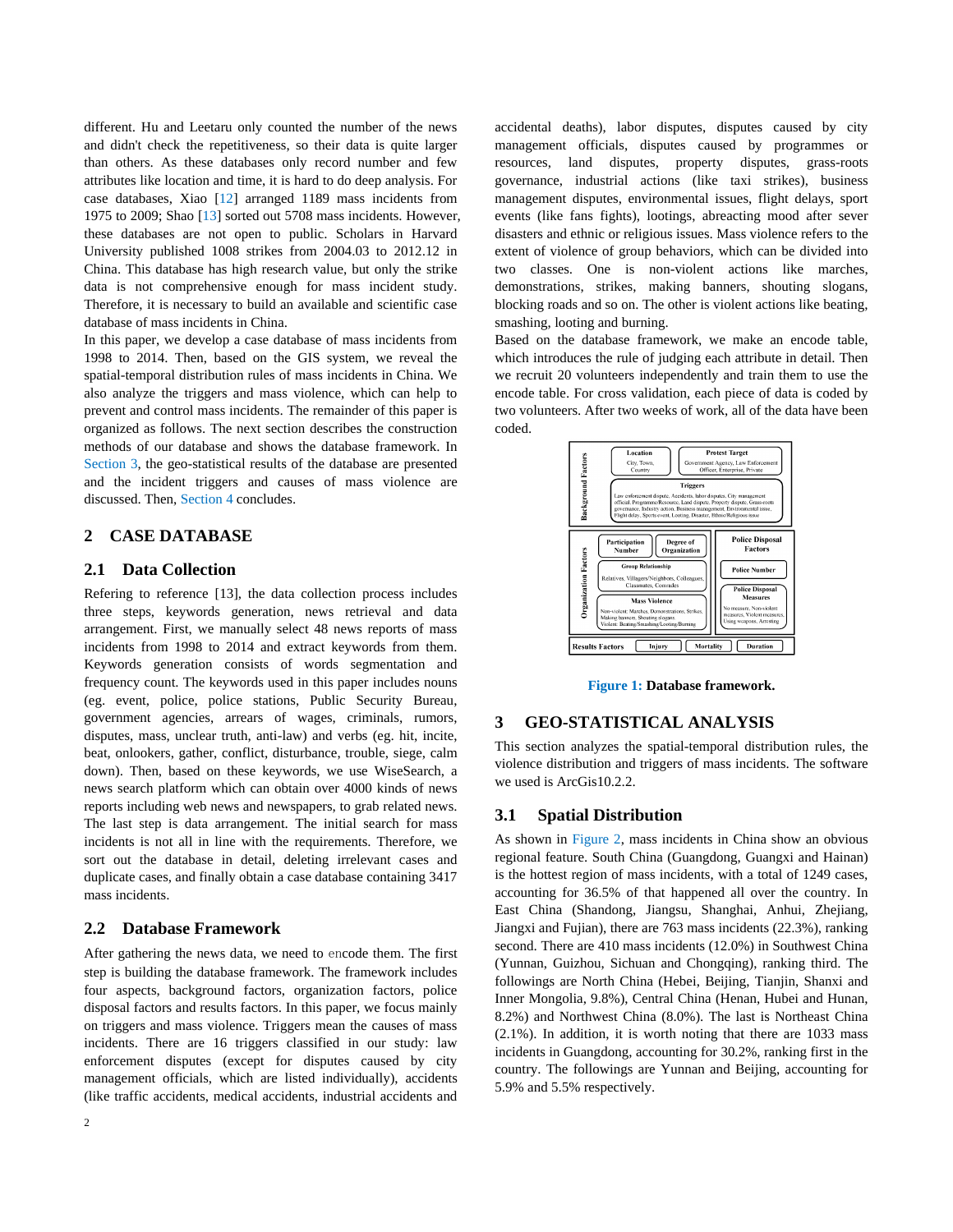We also analyze the distribution of the mass incidents involving over 100 people and over 500 people respectively. In our opinion, the former has certain seriousness and representativeness, and the latter refers to the large-scale event which threats social stability seriously. For the mass incidents involving more than 100 people, the overall distribution is similar to that of all mass incidents. South China (42.3%), East China (20.4%) and North China (10%) are the top three regions, followed by Central China (9.2%), Southwest China (8.8%) and Northwest China (7.7%), and the last is Northeast China (1.6%). There are only 336 large-scale mass incidents which involve more than 500 people. The provincial distribution characteristics are more obvious for these events. Most of them distribute in Guangdong, Zhejiang, Yunnan and Sichuan, among which Guangdong and Zhejiang rank top two, accounting for 32.7% and 6.8% respectively.



<span id="page-2-0"></span>**Figure 2: The distribution of all mass incidents in China from 1998-2014.**

#### **3.2 Triggers and Mass Violence**

This section analyzes the triggers and the violence distribution of mass incidents. [Figure 3](#page-2-1) shows the trigger distribution of mass incidents. It can be seen that law enforcement disputes, accidents, labor disputes, disputes caused by city management officials, disputes caused by programmes or resources and land disputes are the main six triggers of mass incidents, which account for 87.4%. All of these six triggers belong to the right defending category. For the mass incidents involving more than 100 people, disputes caused by city management officials, land disputes and labor disputes rank the first three places. And for the large-scale mass incidents, disputes caused by city management officials and accidents rank the first two places, and land disputes ranks third.



**Figure 3: Triggers of mass incidents in China.**

<span id="page-2-1"></span>[Figure 4](#page-3-14) shows the distribution and triggers of violent mass incidents in China. As for the regional distribution, South China (35.1%) and East China (22.9%) are the top two hottest regions. As for the provincial distribution, Guangdong, Yunnan and Beijing rank top three, which accounts for 28.5%, 6.5% and 5.0% respectively. For the triggers, it can be seen that law enforcement disputes, accidents and disputes caused by city management officials are the three major triggers and they provoke more than 54.8% of mass incidents. In fact, disputes caused by city management officials is a kind of law enforcement disputes. That is to say, the law enforcement dispute is definitely the most significant factor for violent mass incidents.